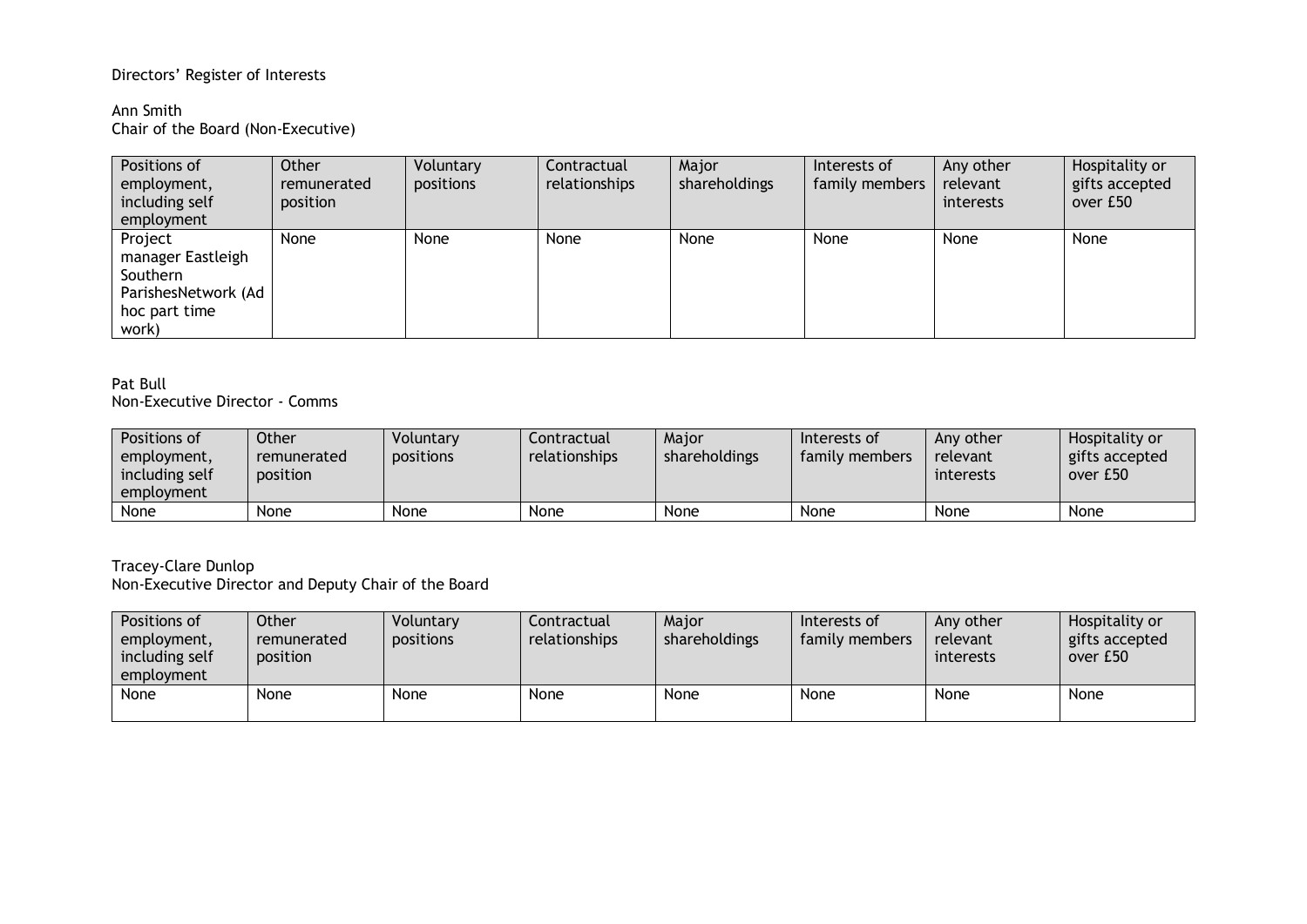## Richard Mackay Executive Director – Citizens Advice Hampshire

| Positions of<br>employment,<br>including self<br>employment | Other<br>remunerated<br>position | Voluntary<br>positions                                       | Contractual<br>relationships | Major<br>shareholdings | Interests of<br>family members | Any other<br>relevant<br>interests | Hospitality or<br>gifts accepted<br>over £50 |
|-------------------------------------------------------------|----------------------------------|--------------------------------------------------------------|------------------------------|------------------------|--------------------------------|------------------------------------|----------------------------------------------|
| none                                                        | none                             | Trustee and<br>treasurer<br>Citizens Advice<br>Hampshire     | none                         | none                   | none                           | none                               | none                                         |
|                                                             |                                  | <b>Chair Citizens</b><br><b>Advice Gosport</b>               |                              |                        |                                |                                    |                                              |
|                                                             |                                  | Elected<br>governor,<br>Portsmouth<br><b>Hospitals Trust</b> |                              |                        |                                |                                    |                                              |

## Emma Leatherbarrow Executive Director – Help and Care

| Positions of<br>employment,<br>including self<br>employment | Other<br>remunerated<br>position | Voluntary<br>positions | Contractual<br>relationships | Major<br>shareholdings | Interests of<br>family members | Any other<br>relevant<br>interests | Hospitality or<br>gifts accepted<br>over £50 |
|-------------------------------------------------------------|----------------------------------|------------------------|------------------------------|------------------------|--------------------------------|------------------------------------|----------------------------------------------|
| Director of                                                 | none                             | none                   | Employment by                | none                   | none                           | none                               | none                                         |
| Partnerships,                                               |                                  |                        | Help and Care                |                        |                                |                                    |                                              |
| Help and Care                                               |                                  |                        |                              |                        |                                |                                    |                                              |
| Executive                                                   |                                  |                        |                              |                        |                                |                                    |                                              |
| Director                                                    |                                  |                        |                              |                        |                                |                                    |                                              |
| Healthwatch                                                 |                                  |                        |                              |                        |                                |                                    |                                              |
| Slough                                                      |                                  |                        |                              |                        |                                |                                    |                                              |
| Executive                                                   |                                  |                        |                              |                        |                                |                                    |                                              |
| Director                                                    |                                  |                        |                              |                        |                                |                                    |                                              |
| Healthwatch                                                 |                                  |                        |                              |                        |                                |                                    |                                              |
| <b>West Sussex</b>                                          |                                  |                        |                              |                        |                                |                                    |                                              |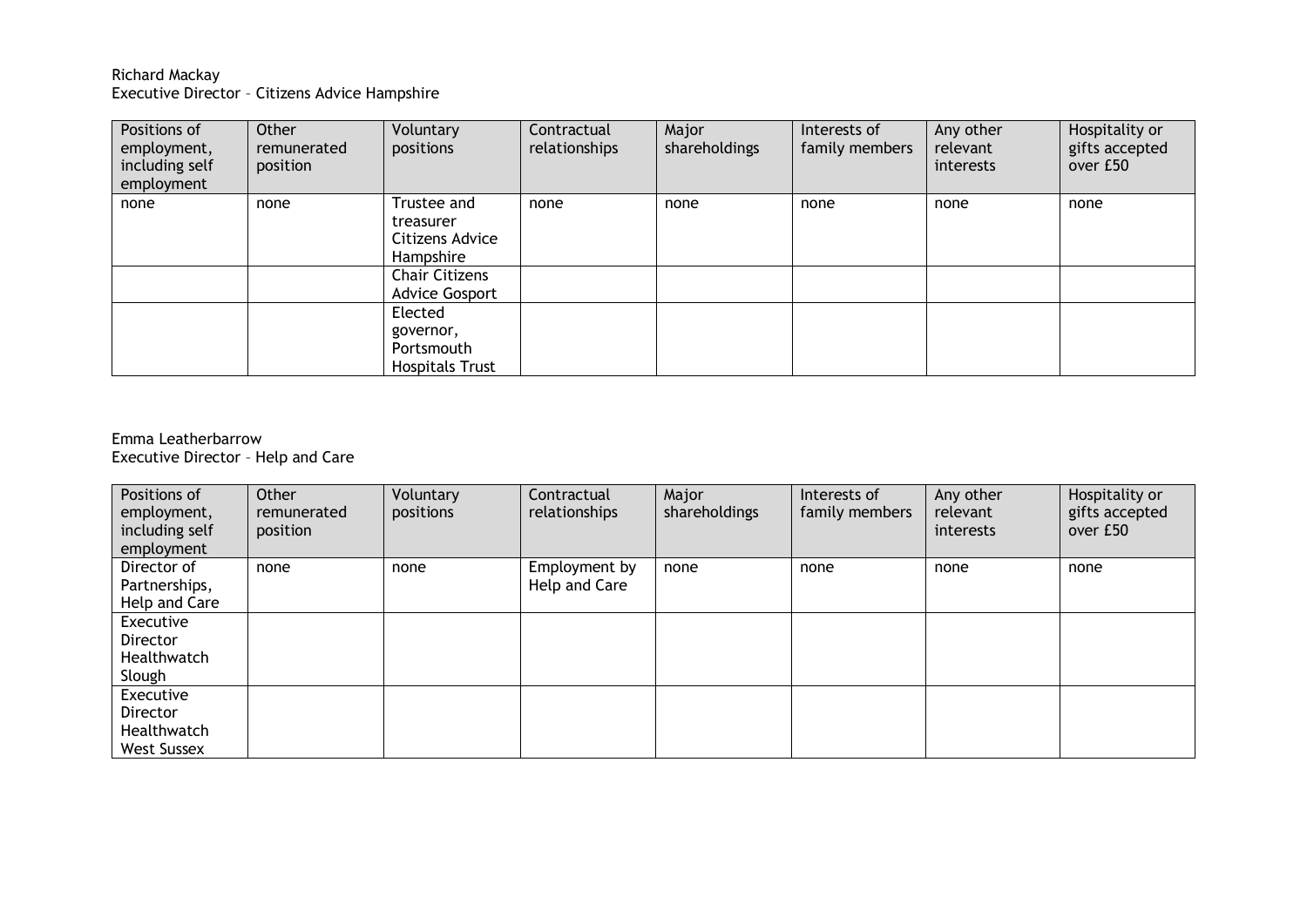#### Subashini M Non-executive Director

| Positions of<br>employment,<br>including self<br>employment                                                                                                | Other<br>remunerated<br>position | Voluntary<br>positions | Contractual<br>relationships | Major<br>shareholdings | Interests of<br>family members                                                                                                                               | Any other<br>relevant<br>interests | Hospitality or<br>gifts accepted<br>over £50 |
|------------------------------------------------------------------------------------------------------------------------------------------------------------|----------------------------------|------------------------|------------------------------|------------------------|--------------------------------------------------------------------------------------------------------------------------------------------------------------|------------------------------------|----------------------------------------------|
| Non-Executive<br>Director at<br>Southern Health<br><b>NHS Foundation</b><br>Trust Well-being<br>Guardian the<br>Chair of Quality<br>& Safety<br>Committee. | none                             | none                   | none                         | none                   | Husband (Jamie<br>Fryer) is a<br>consultant of<br>Emergency<br>Medicine at<br>University<br>Hospital<br>Southampton<br><b>NHS Foundation</b><br><b>Trust</b> | none                               | none                                         |
| Director of<br>Science, Health<br>& Wellness at<br>Holland and<br><b>Barrett</b>                                                                           |                                  |                        |                              |                        |                                                                                                                                                              |                                    |                                              |

Jonathan Chambers Non-Executive Director